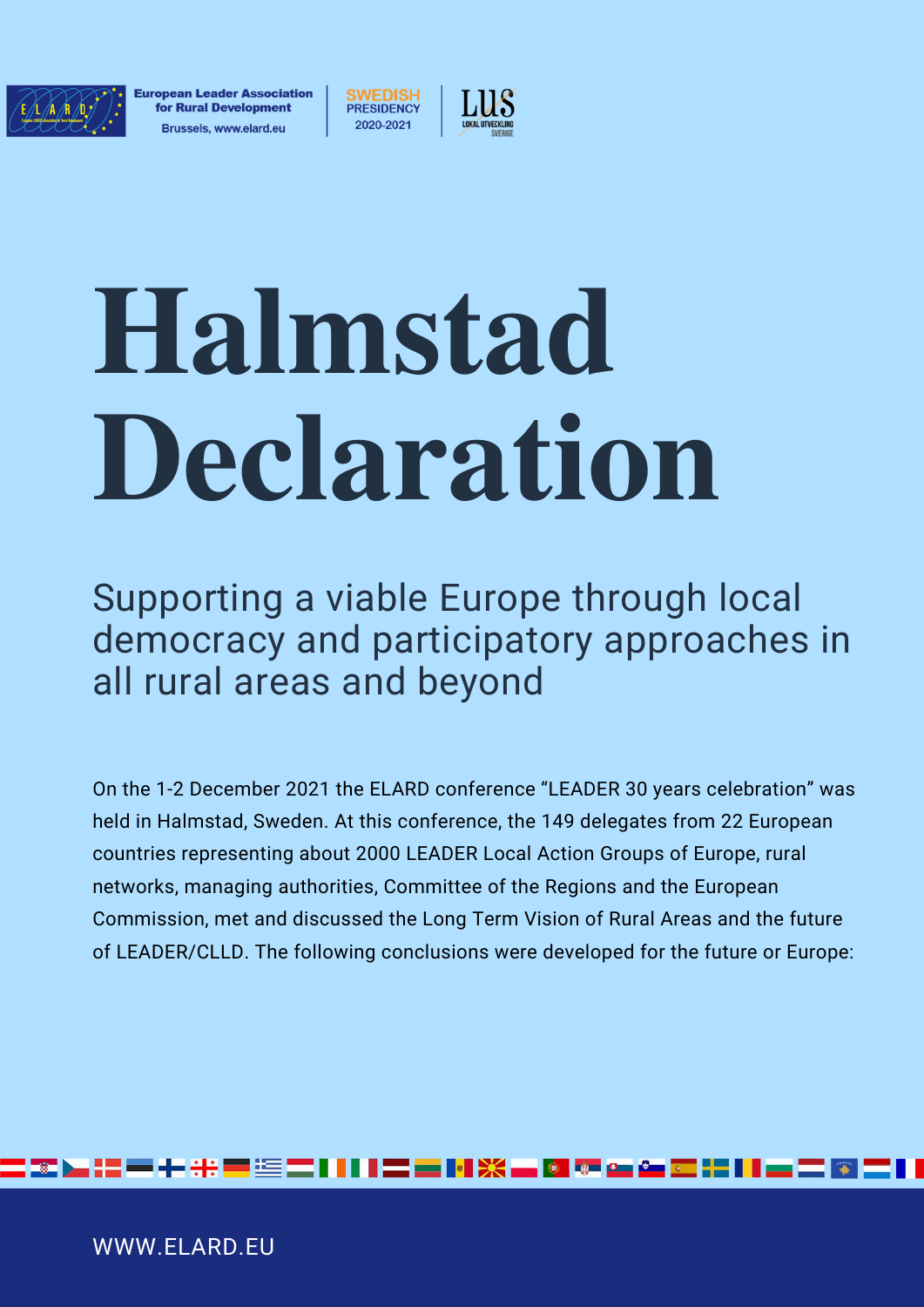# **1. Long Term Vision for Rural Areas**

We welcome the strategic and structured initiative for strong, connected, resilient and prosperous rural areas all over the European Union. ELARD, national LAG-networks and LAGs look forward to being integrated and included in further steps on European, national and regional level. We look forward to cooperating in the rural pact, but also in other initiatives on different levels, where stakeholders from rural areas should be involved, since ELARD, national LAG-networks and LAGs are the only rural actors with such a vast coverage of organisations. We suggest that EU, national and regional governments revise their budgets and provide sufficient means to make the LTVRA a reality now, because Europe has a window of opportunity in this very moment, in the wake of the pandemic. We therefore support the idea of the French senate to attach a real rural agenda to the vision.

## **2. Promote streamlining of resources for rural development**

ELARD members partly witness the ineffectiveness of the funding available in rural areas. In these cases we see how several institutions, projects and actors are working incoherently with the distribution of too little funding. Promoting the convergence and optimisation of funds between public organisations ensures the common work towards the Long-Term vision on rural areas. This convergence should be a cross-cutting strategic priority in national and regional strategies. It will be essential to guarantee a permanent dialogue between the ministries, regional authorities, municipalities and the Local Action Groups and other actors in order to streamline the rural development of areas.

# **3. Transparency on guaranteed service as part of the societal**

## **contract**

We call on our governments and institutions on different levels to ensure that modern solutions are taken into account when designing service packages for their citizens. Furthermore, we suggest governments and institutions to include criteria other than economic profitability when deciding on the access to services for their inhabitants. As citizens of rural Europe, we want to see to what extent we are part of the contract between tax-payer and government, which also include access to service. One solution could be to define a package of guaranteed base service which every citizen can count on. Another can be to develop a transparent decision-making process around service, for all levels, that include criteria like ecological and social sustainability. If the citizens are aware of what they can expect from their government, there will be more room for innovative solutions to fill the gaps.

▎▓▐▖▞▖▀▚▚▝▀▝░▐▀▎▌▌▌▆▆▐▜▓▗▄▐▓▝▘▆▗▆▐▊▐▌▄▆▀▐▊▌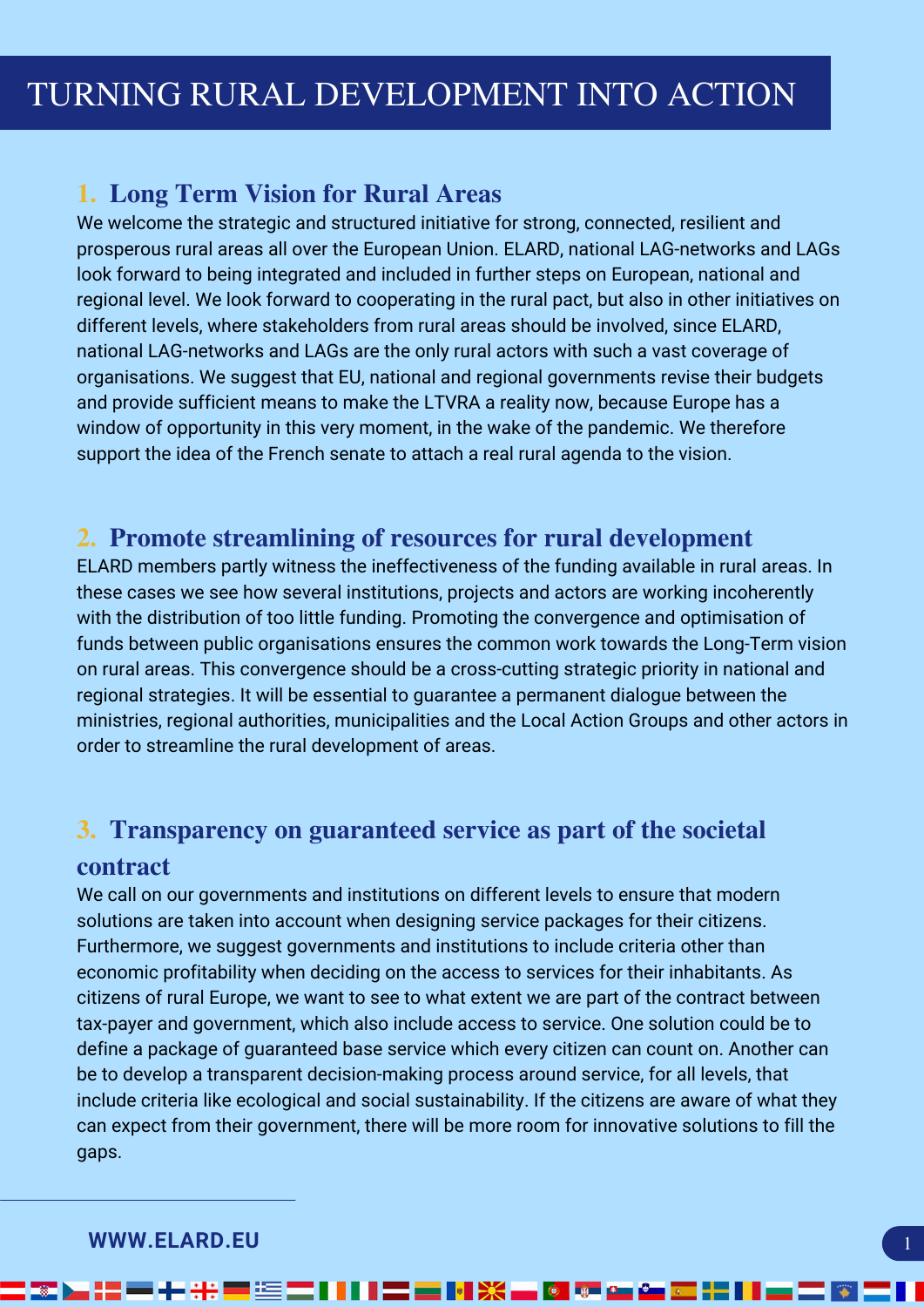# **4. Welfare as part of attractiveness**

Rural areas are attractive, but inhabitants need to be able to count on basic welfare. We call on the responsibility of national and regional governments to ensure that all citizens in all geographical areas have a fair opportunity to engage with the welfare system that is there to provide social security for all of us. Citizens of rural areas also need a basic level of wellbeing through support for those in old age, support for the maintenance of children and medical treatment. In order to provide this, our society needs social services such as healthcare facilities, education facilities like schools, vocational training and kindergartens as well as support institutions for elderly and hospitals distributed all over Europe, including in rural areas.

## **5. Decentralise**

In order to promote the decentralization of the offices and personnel of companies whose raw materials originate mostly from the rural environment, such as agri-food, energy, construction or textile companies, among others, we believe that it is crucial that public sector to go first. We therefore suggest national and regional governments to plan for how concrete decentralization of institutions and functions should be implemented, and the EU institutions could also consider this.

## **6. Change the story**

Rural areas are diversified and therefor encompasses different opportunities. Local Development Strategies are the best tool to identify and make recommendations around the opportunities. Some opportunities that many rural areas share are:

• **Enhanced life quality and health:** the closeness to nature and the possibility to foster inhabitant's life quality as well as their physical and psychological health through this closeness, can result in enhanced life quality and enhanced health.

• **Attractive living-spaces:** Housing near to beautiful leisure areas are attractive areas for inhabitants and for possible immigrants from cities or other rural areas. Digital solutions make it possible for more new inhabitants to work from wherever they want and can therefore choose their living-space out of attractiveness rather than out of adjacency to their working location.

• **Resilience:** Smaller societies, where people know and trust each other, are more quickly adapting to new circumstances, which is needed in times of crisis. Space for small scale hobby-farming as complement to the food supply from stores raises the resilience of the people in that area. Short supply chains can enhance resilience even more, since food derives from rural areas. Psychologically sound people are more resilient on a personal basis.

<u>▖;; = + ⊹ = ⊆ ; ; ; ; ; = || ※ \_ Ø © △ △ □ ¦ ; ; | \_ ; 5</u>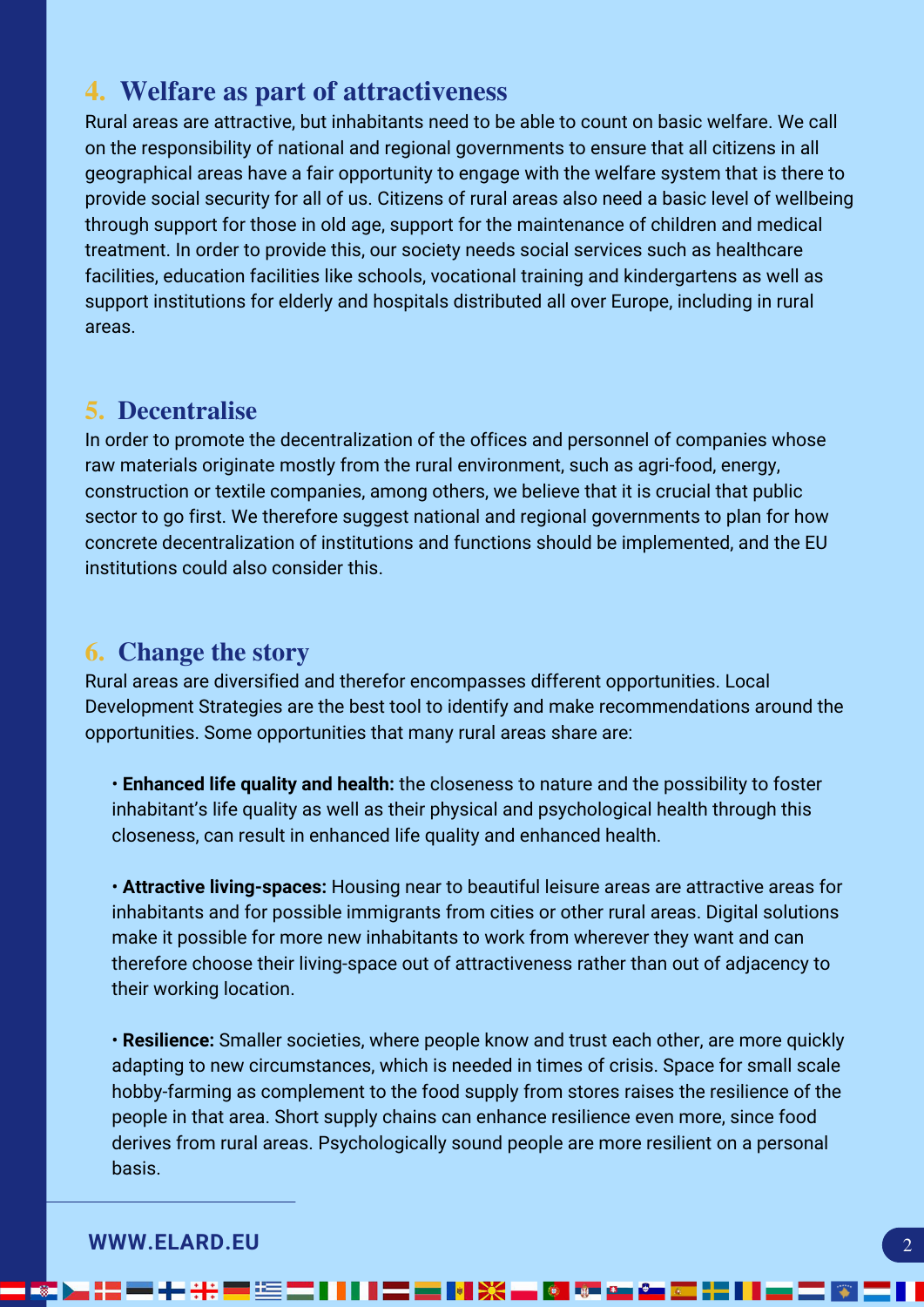**• Environment and climate:** inhabitants living and working closer to nature and our natural resources are more prone to be aware of the importance of its protection.

We call on all levels, including local rural, to start telling a different story on what strengths and opportunity your area has. Rural areas need a functional and transparent framework of services and welfare from local, regional and national authorities in order to be able to catch the opportunities.

# **7. Ensure the rights of rural youth and adolescents**

The rights of rural children and youth, especially those mentioned in article 3, 12 and 31 in the UN Convention on the Rights of the Child risk being violated because of failing availability of leisure activities and meeting places for youth, combined with minimal or no public transport. It is therefore paramount to focus on

- **-** higher involvement of rural youth in decision-making processes at all levels,
- flexible transport systems for rural youth and adolescents,
- digital infrastructure for rural youth

**-** increased access to education for rural youth, focusing more on transferable skills, studentcentred learning and non-formal education in order to achieve a truly equal and universal access to quality learning.

## **8. Transformative actions for sustainability**

are necessary now. All citizens need to be engaged in the transformation to a more sustainable way of life, that should start with and from the citizens themselves. We call on all levels to build on engaged citizens and put the theme of our common future on the agenda on all levels. The framework, however, needs to be put from politicians and overarching institutions. We demand action in constructing these frameworks, and we look forward to being consulted in the process. We call on national and European institutions to create a credible framework to reach the global sustainable goals.

## **9. The cohesion of Europe**

We are concerned that EU-critical voices are being raised around our union. We therefore suggest that all policies and measures deriving from the EU also promote the gains of the EU. Furthermore transnational cooperation and real exchange between rural areas need to be promoted in all European programmes. Apart from that, national and regional level need taking responsibility in bringing Europe closer to its citizens, and all stakeholders need to work together in order to make traditional media start reporting the questions that tax-payers finance through the EU.

▓▐▖▓▆▗▖<u>░▆</u>▓▓▌▌▌▊▆▐<mark>▜▒▄▓▓▄▓</mark>▆▅▓▓▊▊▞▊▞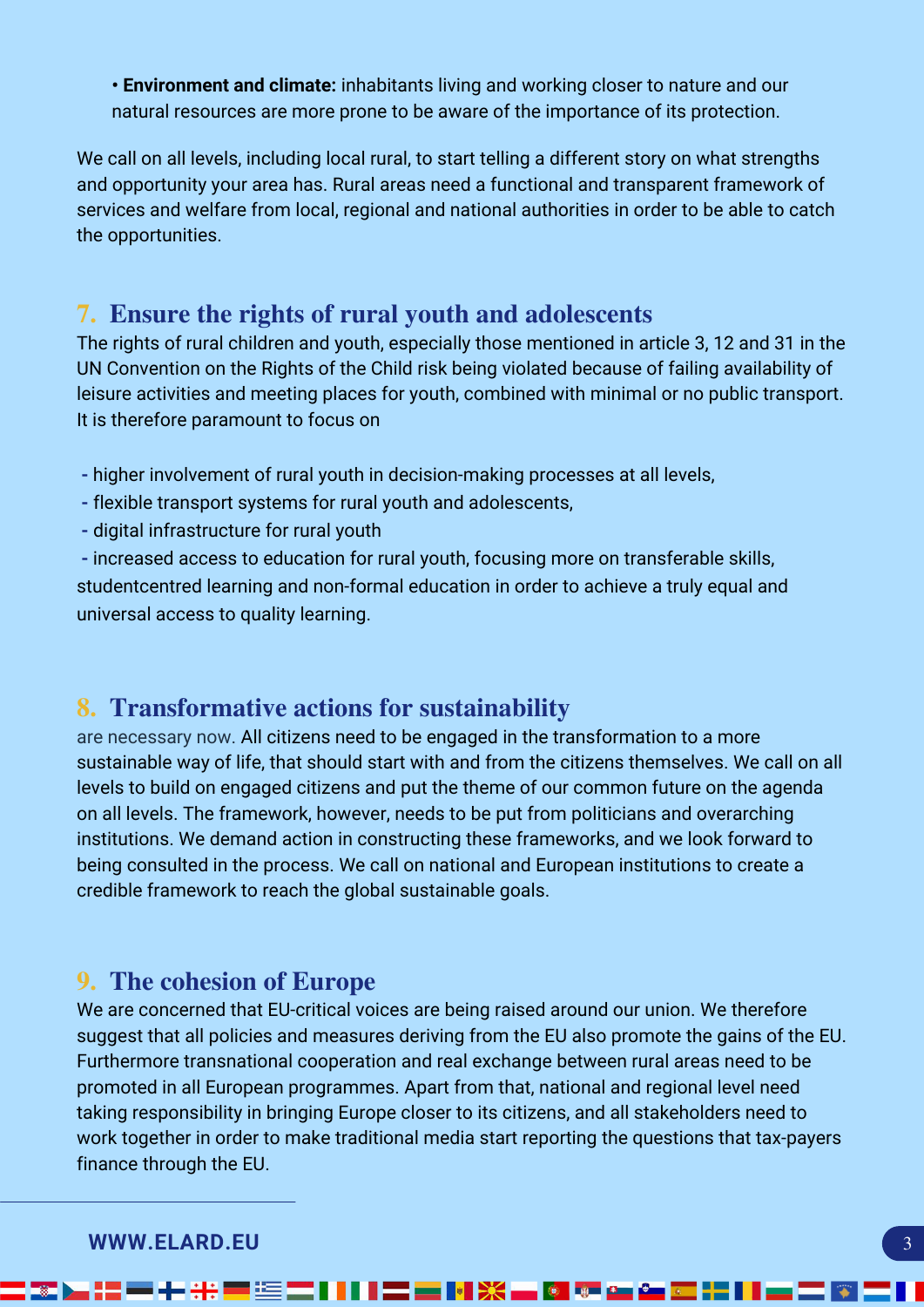# **10. Strengthen the role of Local Action Groups**

Each rural area is different and have different strengths and opportunities that need to be built upon. LAGs and their Local development Strategies aim at building on the local circumstances. LAGs are furthermore the only instrument bringing global, European and national policies to meet the demand of local people and this multilevel governance instrument should therefore be strengthened. We call on all level of authorities to put a framework in place for the support of LAGs, as below.

# USING THE OPPORTUNITIES OF LEADER/CLLD

## **1. LAGs as partners in public policies**

After 30 years, we want to highlight that LAGs are working towards a TERRITORIAL and nonsectoral policy. It is time to recognize the LAGs as a management tool far beyond EAFRD-CAP. Governments and institutions at all levels, especially national and regional, should include LAGs in their programming in a more holistic manner. This would be especially meaningful in themes like sustainable development, ageing population, food systems, circular economy, smart villages, to name a few.

## **2. Promoting the European community of LAGs**

Transnational cooperation is more important than ever in order to make our European Union a union of people as well as institutions.LAGs around Europe already enjoy a European family that should be cherished and developed. It is important that national and regional authorities give LAGs a functional framework, that make it possible for LAGs to launch Transnational Cooperation projects at any time in the programming-cycle in order to find transnational partners around Europe. NRNs and ENRD should support IRL-meetings with LAGs from different parts of Europe.

## **3. LAGs as partners in public policies**

We urge LAGs, networks and authorities to start talking about, promoting and showcasing good examples that go far beyond unique projects. The impact of Local Action Groups cannot be shown through showcasing single projects. It is the added value of LAGs in their geographical area that needs to be evaluated and showcased. Activation of rural people taking responsibility for the development of their local area is key to a multilevel governance and only one aspect of the added value.

▆▋▋▋▋▆▖▅▐▚▌▓▚▅▐▓▋▓▘▓▖▓▖▏

### **WWW.ELARD.EU**

- 12

▃▚▊▀▞▅▓▓▐

83 H 22 H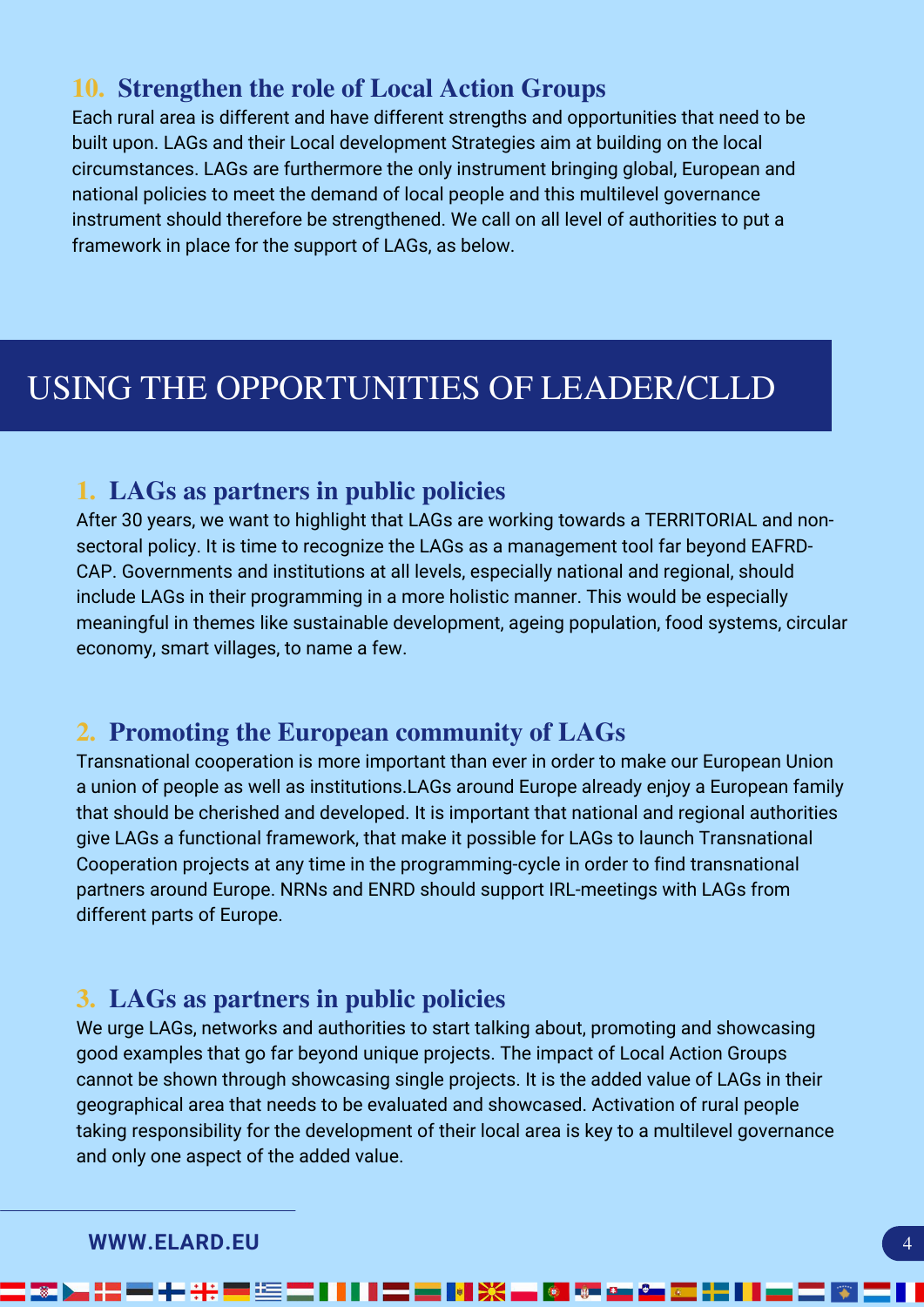# **4. Rural youth**

LAGs, networks and authorities need to make space for and involve youth, and include them in the daily work. For this it is necessary for the authorities to make the framework possible, f.e. enabling umbrella projects for youth.

# **5. Transformative actions on the ground**

are crucial to meet the climate change and environmental challenges we face today. Many LAGs are already contributing to the sustainable development goals and are ready to take more action. It is urgent for governments and institutions at all levels to include LAGs as partners in this important task.

# **6. Funding for a stronger, connected, resilient and prosperous**

## **Europe**

We still believe that at least 8% for CLLD from EARDF, ERDF, ESF and EMFF are necessary for LAGs to have real impact, as we have stated since the Tartu declaration in 2016 [\[1\].](https://ec.europa.eu/futurium/en/system/files/ged/tartu-declaration-leaderclld.pdf) This also enables urban LAGs to be active in shaping our common, European future. We demand that future programmes and projects – at all levels - that are aiming at rural citizens should be considered to be distributed via LAGs.

# **7. The 7 principles**

It is a prerequisite for the added value of LEADER that all national and regional governments respect the seven principles in all phase, meaning in preparing the strategies, in implementing and in evaluating. We want to put extra focus for the bottom-up principle in the creation of the LAGs and their Local Development strategies.

## **8. The LEADER-brand**

We suggest the whole support system to start working with the LEADER/CLLD-brand together. After 30 years of working for participatory development in rural areas and beyond, LAGs should be better known to the public. Keeping the LEADER-logotype from the European Union is a good idea, since this shows how many years and in how many places LEADER has been present in rural Europe until now. LAGs, LEADER-networks, National Rural Networks and Managing Authorities need to work together in order to make the method known. NRN and MA would be very helpful to showcase good examples of LAG-work. LAGs and LEADERnetworks should be consulted in this work.

**EN 233** 

[1] <https://ec.europa.eu/futurium/en/system/files/ged/tartu-declaration-leaderclld.pdf>